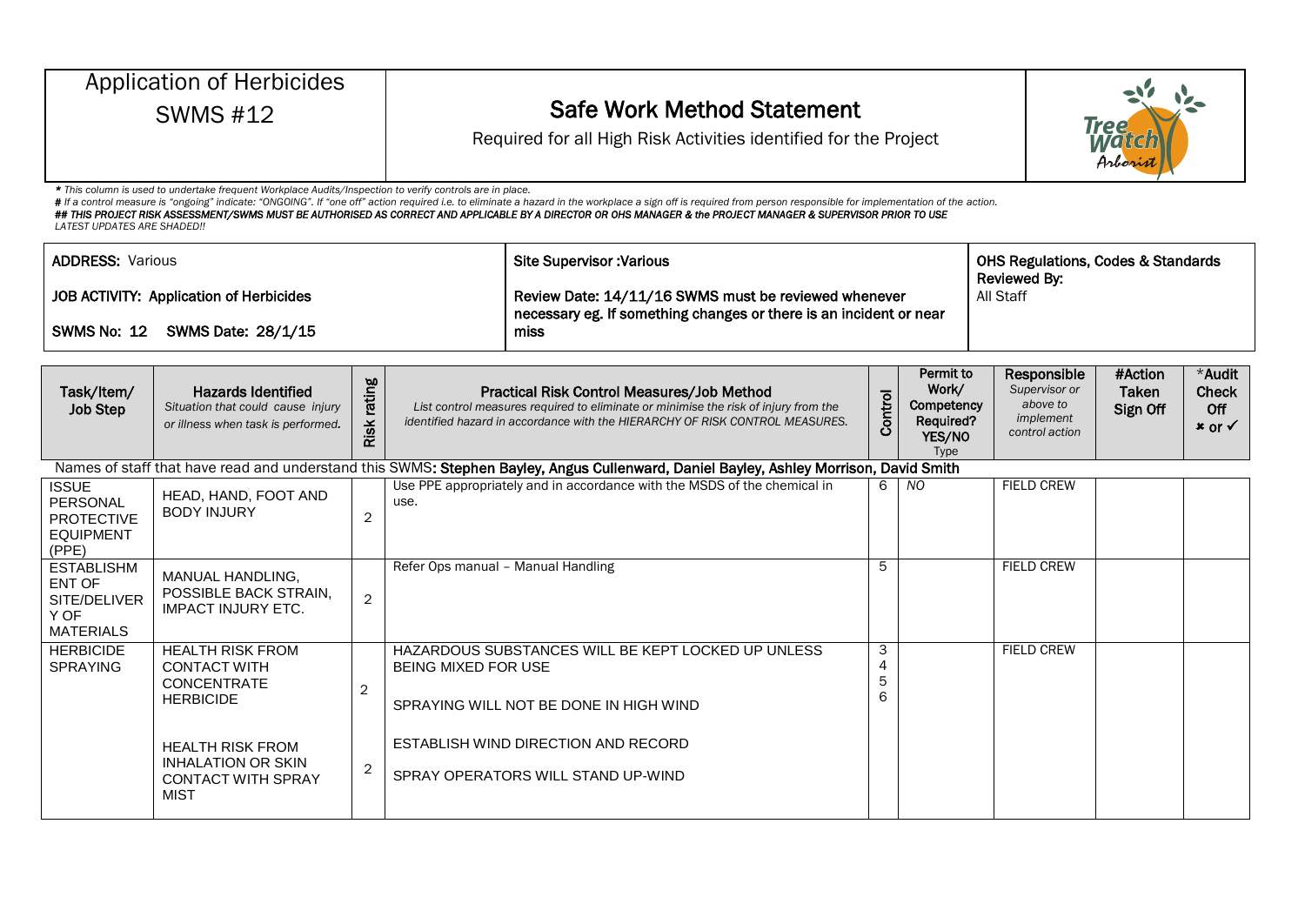| Application of Herbicide SWMS |                                                                                                      |                | <b>Safe Work Method Statement</b>                                                                                                                                                                                 | <b>Tree</b><br>Mai |                                                         |                                                                         |                                     |                                                      |  |
|-------------------------------|------------------------------------------------------------------------------------------------------|----------------|-------------------------------------------------------------------------------------------------------------------------------------------------------------------------------------------------------------------|--------------------|---------------------------------------------------------|-------------------------------------------------------------------------|-------------------------------------|------------------------------------------------------|--|
| #12                           |                                                                                                      |                | Required for all High Risk Activities identified for the Project                                                                                                                                                  | Arborist           |                                                         |                                                                         |                                     |                                                      |  |
| Task/Item/<br><b>Job Step</b> | <b>Hazards Identified</b><br>Situation that could cause injury<br>or illness when task is performed. | rating<br>Risk | Practical Risk Control Measures/Job Method<br>List control measures required to eliminate or minimise the risk of injury from the<br>identified hazard in accordance with the HIERARCHY OF RISK CONTROL MEASURES. | Control            | Permit to<br>Work/<br>Competency<br>Required?<br>YES/NO | Responsible<br>Supervisor or<br>above to<br>implement<br>control action | #Action<br><b>Taken</b><br>Sign Off | *Audit<br><b>Check</b><br>Off<br>$x$ or $\checkmark$ |  |

Type

| <b>HERBICIDE</b><br><b>SPRAYING</b> |   | SPRAY OPERATORS MUST HAVE RECEIVED FORMAL AND ON THE<br>JOB TRAINING IN SAFE USE OF HERBICIDE                                                                           | 3<br>5 | <b>FIELD CREW</b> |  |
|-------------------------------------|---|-------------------------------------------------------------------------------------------------------------------------------------------------------------------------|--------|-------------------|--|
| Cont'                               |   | ABNORMAL EXPOSURE TO HEAVY SPRAY OR MIST WILL NOT BE<br>ALLOWED TO OCCUR.                                                                                               |        |                   |  |
|                                     |   | THE MATERIAL SAFETY DATA SHEET (MSDS) FOR THE HERBICIDE<br>IN USE SHOULD BE AVAILABLE ON THE SITE. EACH PERSON WILL<br>BE GIVEN THEIR OWN COPY TO REFER TO AT ANY TIME. |        |                   |  |
|                                     |   | USE AND PRECAUTIONS WILL BE IN ACCORDANCE WITH THE LABEL<br>OR PERMIT AND MSDS FOR THE HERBICIDE.                                                                       |        |                   |  |
|                                     | 2 | APPROPRIATE PERSONAL PROTECTIVE EQUIPMENT AS SPECIFIED<br>ON THE MSDS WILL BE SUPPLIED AND USED                                                                         |        |                   |  |
|                                     |   | CLEAN WATER AND STERILE SALINE SOLUTION WILL BE AVAILABLE<br>FOR EYE FLUSHING.                                                                                          |        |                   |  |
|                                     |   | WEAR LONG GLOVES AND FACE SHIELD OR CHEMICAL SPLASH<br>GOGGLES WHEN POURING OUT HERBICIDES.                                                                             |        |                   |  |
|                                     |   | DECANT HERBICIDE WHERE SPILLS CAN BE CONTAINED AND<br>DEALT WITH. APPLICATORS SHOULD BE FILLED OFF-SITE AND<br>TRANSPORTED IN SEALED CONTAINERS.                        |        |                   |  |
|                                     |   | ONLY USE APPROVED CONTAINERS TO STORE AND TRANSPORT<br><b>HERBICIDES.</b>                                                                                               |        |                   |  |
|                                     |   | IMMEDIATELY REMOVE CONTAMINATED CLOTHING AND WASH SKIN<br>WITH WATER IF YOU GET CONCENTRATE ON YOU.                                                                     |        |                   |  |

*All employees, subcontractors and others affected by the hazards in this Assessment must sign an Involvement & Verification of Understanding Register attached*

*Risk Control Type Hierarchy Key: 1 = Eliminate, 2 = Substitute, 3 = Isolate, 4 = Engineering, 5 = Administrative, 6 = PPE*

*Risk Rating Key: 1 = potential for death or serious injury, 2 = potential to cause serious or lost time injury, 3 = potential to cause injury that are treatable with first aid*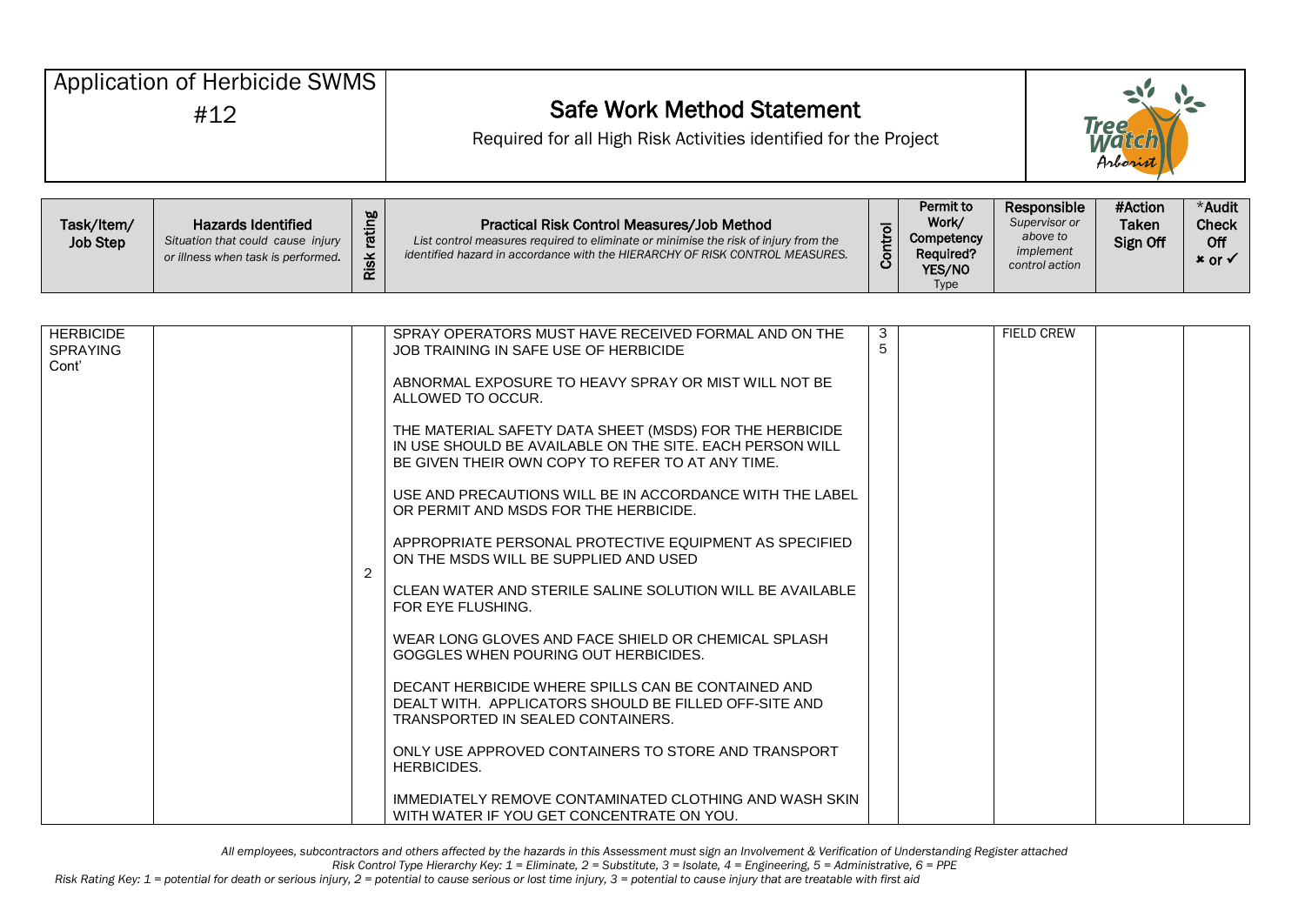| Application of Herbicide SWMS |                                                                                                      |                       | <b>Safe Work Method Statement</b>                                                                                                                                                                                 |         | Tree<br>M <i>in</i>                                     |                                                                         |                                     |                                                      |
|-------------------------------|------------------------------------------------------------------------------------------------------|-----------------------|-------------------------------------------------------------------------------------------------------------------------------------------------------------------------------------------------------------------|---------|---------------------------------------------------------|-------------------------------------------------------------------------|-------------------------------------|------------------------------------------------------|
| #12                           |                                                                                                      |                       | Required for all High Risk Activities identified for the Project                                                                                                                                                  |         | Arboris                                                 |                                                                         |                                     |                                                      |
| Task/Item/<br><b>Job Step</b> | <b>Hazards Identified</b><br>Situation that could cause injury<br>or illness when task is performed. | rating<br><b>Risk</b> | Practical Risk Control Measures/Job Method<br>List control measures required to eliminate or minimise the risk of injury from the<br>identified hazard in accordance with the HIERARCHY OF RISK CONTROL MEASURES. | Control | Permit to<br>Work/<br>Competency<br>Required?<br>YES/NO | Responsible<br>Supervisor or<br>above to<br>implement<br>control action | #Action<br><b>Taken</b><br>Sign Off | *Audit<br><b>Check</b><br>Off<br>$x$ or $\checkmark$ |

| Plant & Equipment to be Used                                  | Inspection and maintenance checks carried out                                                                            | Qualification/training required for this activity: |
|---------------------------------------------------------------|--------------------------------------------------------------------------------------------------------------------------|----------------------------------------------------|
| PPE - Gloves, Protective eyewear,<br>Breathing apparatus/mask | Breathing apparatus filters appropriate and in date.<br>Gloves of adequate length/material - see relevant<br><b>MSDS</b> | Chemcert/ Apply Farm chemicals certifica           |
| First Aid Kit                                                 | Replenish stock as required, annual inspection                                                                           |                                                    |
| Fire extinguisher                                             | Fit for purpose - annual inspection                                                                                      |                                                    |
| Spray Unit                                                    | Check all seals, spray nozzle clear, no leaks, triple rinse<br>before mixing.                                            |                                                    |
| Petrol/Oil                                                    | Visual Check for leaks                                                                                                   |                                                    |
| Oil Spill Kit                                                 | Fit for purpose - Bi-annual inspection                                                                                   |                                                    |

| Qualification/training required for this activity: |  |  |  |  |  |  |  |  |  |  |
|----------------------------------------------------|--|--|--|--|--|--|--|--|--|--|
| Chemcert/ Apply Farm chemicals certificate         |  |  |  |  |  |  |  |  |  |  |
|                                                    |  |  |  |  |  |  |  |  |  |  |
|                                                    |  |  |  |  |  |  |  |  |  |  |
|                                                    |  |  |  |  |  |  |  |  |  |  |
|                                                    |  |  |  |  |  |  |  |  |  |  |
|                                                    |  |  |  |  |  |  |  |  |  |  |
|                                                    |  |  |  |  |  |  |  |  |  |  |
|                                                    |  |  |  |  |  |  |  |  |  |  |
|                                                    |  |  |  |  |  |  |  |  |  |  |
|                                                    |  |  |  |  |  |  |  |  |  |  |
|                                                    |  |  |  |  |  |  |  |  |  |  |

YES/NO Type

*Risk Control Type Hierarchy Key: 1 = Eliminate, 2 = Substitute, 3 = Isolate, 4 = Engineering, 5 = Administrative, 6 = PPE*

*Risk Rating Key: 1 = potential for death or serious injury, 2 = potential to cause serious or lost time injury, 3 = potential to cause injury that are treatable with first aid*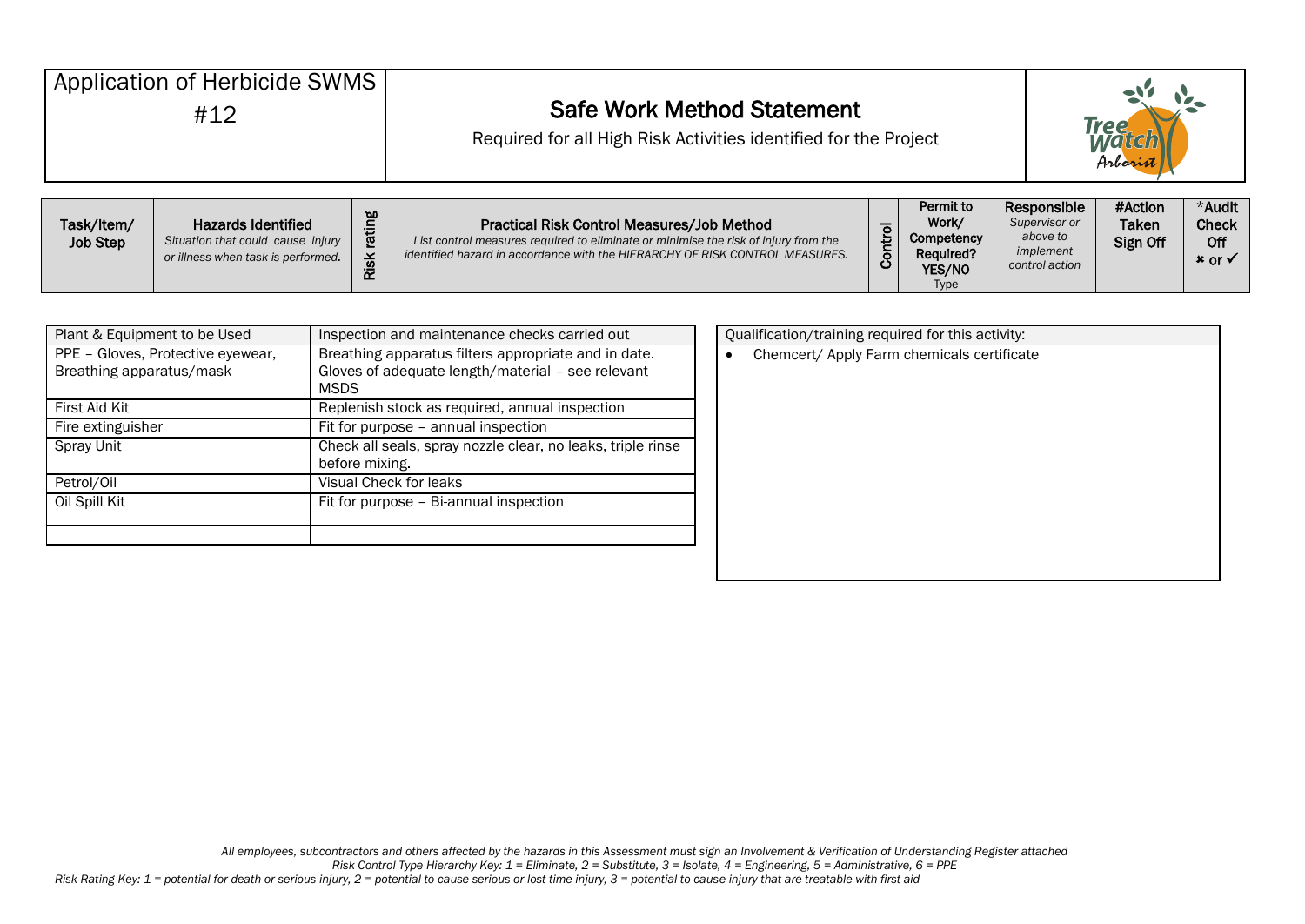| Application of Herbicide SWMS<br>#12 |                                                                                                      |                | <b>Safe Work Method Statement</b><br>Required for all High Risk Activities identified for the Project                                                                                                             |         |                                                                |  |                                                                         | Tree                                |                                                      |  |
|--------------------------------------|------------------------------------------------------------------------------------------------------|----------------|-------------------------------------------------------------------------------------------------------------------------------------------------------------------------------------------------------------------|---------|----------------------------------------------------------------|--|-------------------------------------------------------------------------|-------------------------------------|------------------------------------------------------|--|
| Task/Item/<br><b>Job Step</b>        | <b>Hazards Identified</b><br>Situation that could cause injury<br>or illness when task is performed. | rating<br>Risk | Practical Risk Control Measures/Job Method<br>List control measures required to eliminate or minimise the risk of injury from the<br>identified hazard in accordance with the HIERARCHY OF RISK CONTROL MEASURES. | Control | Permit to<br>Work/<br>Competency<br><b>Required?</b><br>YES/NO |  | Responsible<br>Supervisor or<br>above to<br>implement<br>control action | #Action<br><b>Taken</b><br>Sign Off | *Audit<br><b>Check</b><br>Off<br>$x$ or $\checkmark$ |  |

Type

The persons (employees, subcontractors and others) that have signed below:

- 1. been involved in the hazard/risk assessment and the determination of the hazard/risk controls applicable to their tasks, duties and responsibilities<br>2. had all hazards and risk controls have been communicated to them
- had all hazards and risk controls have been communicated to them
- 3. and are fully aware of and understand the hazards/risks and safety risk controls and rules required
- 4. agreed to all the hazard/risk controls
- 5. agreed to and understand their Duty of Care to themselves and others

6. agreed that they are the person responsible for site supervision of the work, inspecting and approving work areas, work methods, compliance with SWMS, protective measures, plant, equipment and power tools.

Print name clearly date a sign here: